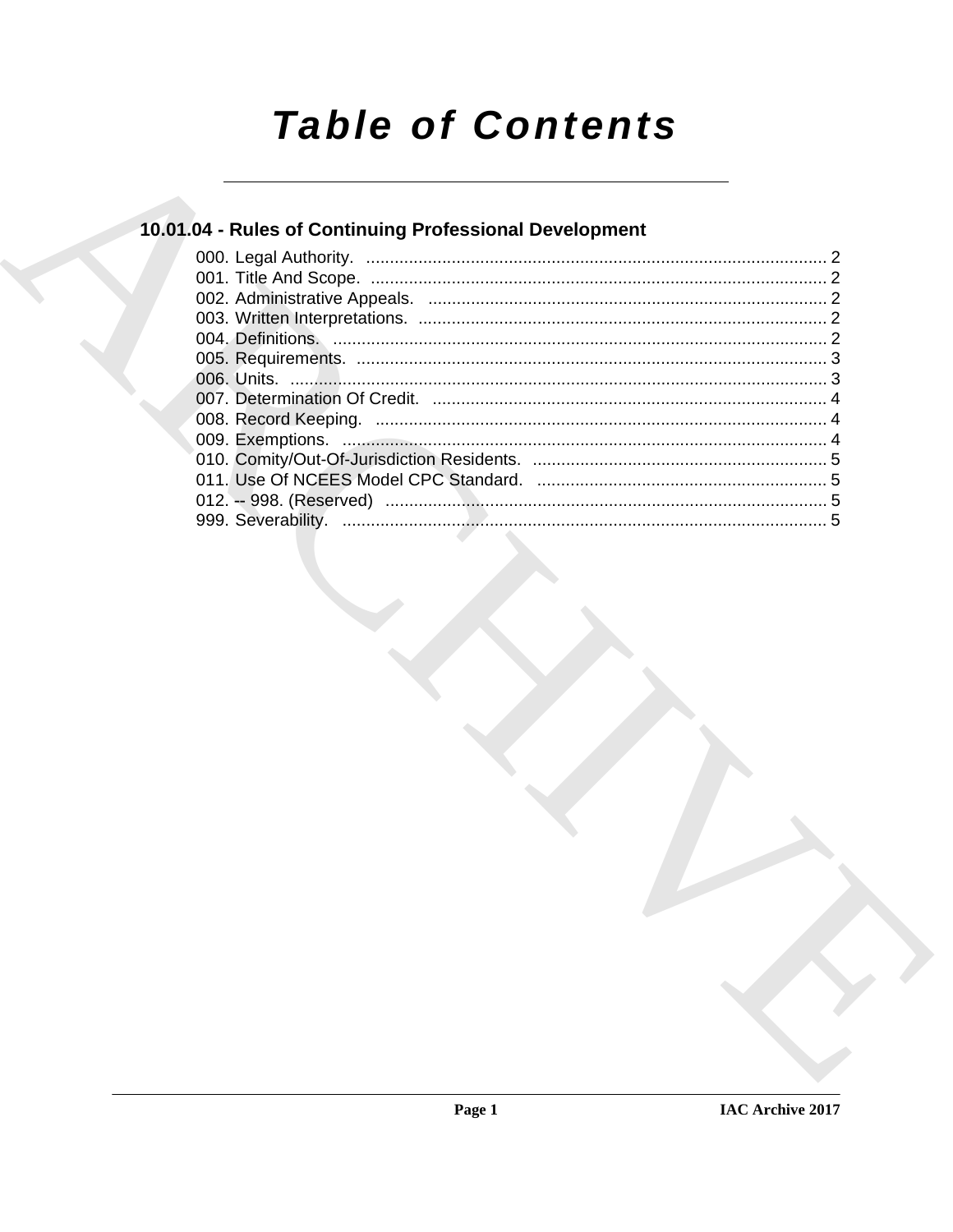#### **IDAPA 10 TITLE 01 CHAPTER 04**

#### **10.01.04 - RULES OF CONTINUING PROFESSIONAL DEVELOPMENT**

#### <span id="page-1-1"></span><span id="page-1-0"></span>**000. LEGAL AUTHORITY.**

These rules are promulgated as authorized by Section 54-1208(1), Idaho Code. (7-1-99)

#### <span id="page-1-2"></span>**001. TITLE AND SCOPE.**

**01. Title**. These rules shall be cited in full as Idaho Board of Licensure of Professional Engineers and Professional Land Surveyors, IDAPA 10.01.04, "Rules of Continuing Professional Development." (5-8-09)

**CHAPTER 04**<br>
10.01.04 - RULES OF CONTINUMO PROFESSIONAL DEVELOPMENT<br>
10.01.14 - RULE AND SCOPE<br>
10.01.14 - THE LAND SCOPE<br>
10.01.14 - THE LAND SCOPE<br>
10.14 - THE LAND SCOPE<br>
10.14 - THE LAND SCOPE<br>
10.14 - THE LAND SCOPE **02. Scope**. In order to establish and maintain a high standard of integrity, skills and practice in the professions of engineering and land surveying, and to safeguard the life, health, property and welfare of the public, the following Rules of Continuing Professional Development, hereinafter referred to as Rules, have been promulgated in accordance with Section 54-1208, Idaho Code, and shall be binding in the state of Idaho upon every person holding a license to practice as a Professional Engineer or a Professional Land Surveyor, or both. Each Licensee under the laws of the state of Idaho is charged with being familiar with these rules and knowledgeable in their application to the practice of engineering or land surveying or both. Every Licensee shall meet the continuing professional development requirements of these rules as one of the conditions for license renewal. If an individual is licensed to practice both engineering and land surveying the individual must comply with the requirements of these rules in regard to each profession. Some activities as defined herein may qualify as continuing professional development for both professions and may be included in the log for each profession. These rules shall not be a basis for action involving civil liability, however, failure to obey these Rules may subject a Licensee to Board action pursuant to Chapter 12, Title 54, Idaho Code. (5-8-09) pursuant to Chapter 12, Title 54, Idaho Code.

#### <span id="page-1-3"></span>**002. ADMINISTRATIVE APPEALS.**

Persons desiring to contest the actions taken in accordance with these rules shall seek administrative relief under the Attorney General's Rules, IDAPA 04.11.01, "Idaho Rules of Administrative Procedure of the Attorney General."

(7-1-99)

#### <span id="page-1-4"></span>**003. WRITTEN INTERPRETATIONS.**

In accordance with Section 67-5201(19)(b)(iv), Idaho Code, this agency has written statements which pertain to the interpretation of the rules of this chapter, or to the documentation of compliance with the rules of this chapter. These documents are available for public inspection and copying at cost in the main office of this agency. (7-1-99)

## <span id="page-1-6"></span><span id="page-1-5"></span>**004. DEFINITIONS.**<br>For the nurnoses of these r

<span id="page-1-9"></span>

| For the purposes of these rules, the following terms are used as defined below: | $(7-1-99)$ |
|---------------------------------------------------------------------------------|------------|
| College Semester or Quarter Credit Hour. Credit for college courses.            | $(7-1-99)$ |

<span id="page-1-10"></span>**02. Continuing Education Unit (CEU)**. Unit of credit customarily used for continuing education courses. One (1) continuing education unit equals ten (10) hours of class in an approved continuing education course. (7-1-99)

<span id="page-1-12"></span>**03. Professional Development Hour (PDH)**. A contact hour (minimum of fifty (50) minutes) of on or presentation. The common denominator for other units of credit. (7-1-99) instruction or presentation. The common denominator for other units of credit.

<span id="page-1-7"></span>**04. Activity**. Any qualifying action with a clear purpose and objective which will maintain, improve, or expand the skills and knowledge relevant to the licensee's field of practice or practices. Routine job assignments are not considered qualified activities. not considered qualified activities.

**05.** Licensee. A person who is licensed to practice as a professional engineer or professional land or both.  $(5-8-09)$ surveyor or both.

<span id="page-1-11"></span><span id="page-1-8"></span>**06. Board**. The Idaho Board of Licensure of Professional Engineers and Professional Land Surveyors.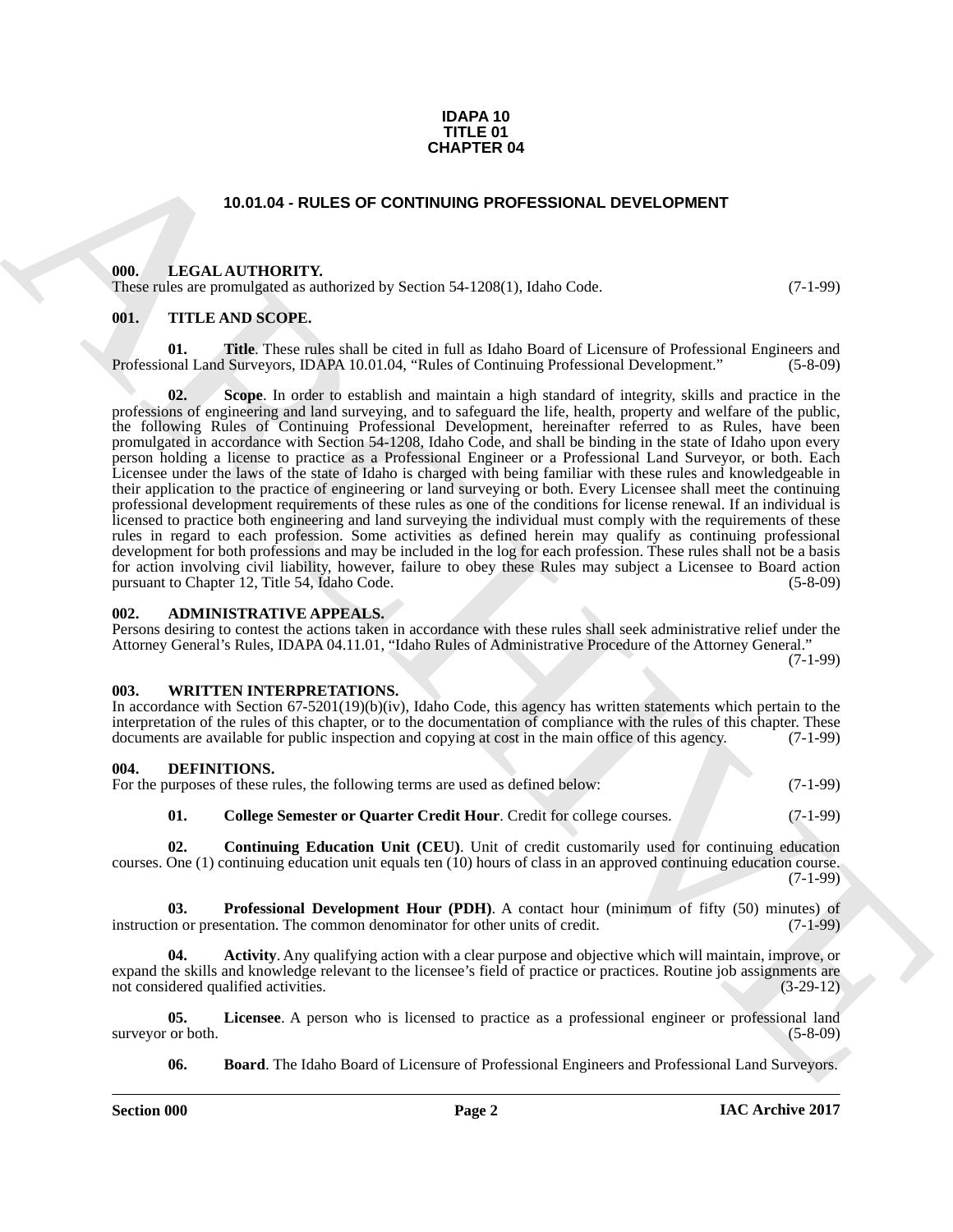(5-8-09)

<span id="page-2-3"></span>**07. Documented Self-Study**. Documented study of professional/technical journals, published papers, articles, books, software or other areas of training which increase knowledge of the technology above and beyond routine job assignments. (5-8-09)

<span id="page-2-2"></span>**08.** Active Participation. Serving as an officer or committee chair at either the national, state or local (section or chapter) level. (5-8-09) (5-8-09)

#### <span id="page-2-4"></span><span id="page-2-0"></span>**005. REQUIREMENTS.**

Professional Emplement and Land Surveyors Rudes of Community Professional Development<br>
Subsection Surveyors Rudes of Communications of the control of the control of the Computer of the Community of the Community of the Co Every Licensee is required to obtain thirty (30) PDH units during the renewal period biennium (beginning on the first day of the month following the month in which the Licensee was born). Alternatively, the licensee may choose to obtain thirty (30) PDH units cumulative during the two (2) calendar years which are closest to the renewal period biennium. If a Licensee exceeds the biennial requirement in any renewal period or earns PDHs during a period in which he is exempt, a maximum of thirty (30) PDH units may be carried forward into the subsequent renewal period. If the exemption is for the "First Renewal Period" (see Rule 009.01), then at any time in the full biennium before this first license renewal the licensee may earn up to 30 PDHs to carry forward into their second renewal period following licensure. If the licensee chooses to use the calendar year basis, PDH's in excess of thirty (30) cumulative in two (2) years, or PDH's earned during a period in which he is exempt, can be carried forward to the next two (2) year calendar period, not to exceed thirty (30) PDH's carried forward to the next two (2) year calendar period. PDH units may be earned in the following activities, however, PDH units must come from two (2) or more activities. (3-29-12)

<span id="page-2-12"></span>

| 01. | <b>Successful Completion of College Credits.</b> | $(7-1-99)$ |
|-----|--------------------------------------------------|------------|
|-----|--------------------------------------------------|------------|

<span id="page-2-14"></span><span id="page-2-13"></span><span id="page-2-6"></span>

| 02. | <b>Successful Completion of Continuing Education Units.</b> | $(7-1-99)$ |
|-----|-------------------------------------------------------------|------------|
|-----|-------------------------------------------------------------|------------|

**03.** Successful Completion of Other Courses. Correspondence, televised, videotaped, and other short utorials for which college credits or CEUs are awarded. (7-1-99) courses/tutorials for which college credits or CEUs are awarded.

**04. Attending Qualifying Seminars**. Attending qualifying seminars, inhouse courses, workshops, or technical or professional presentations made at meetings, conventions, or conferences. (7-1-99)

**Teaching or Instructing**. Teaching or instructing in Subsections 005.01 through 005.04 above, above and beyond routine job assignments. (7-1-99)

<span id="page-2-15"></span><span id="page-2-11"></span><span id="page-2-10"></span><span id="page-2-9"></span><span id="page-2-7"></span><span id="page-2-5"></span>

| 06. | <b>Authoring Published Papers, Articles, or Books.</b>                  | $(7-1-99)$     |
|-----|-------------------------------------------------------------------------|----------------|
| 07. | <b>Membership in Technical or Professional Organizations.</b>           | $(7-1-99)$     |
| 08. | <b>Active Participation in Technical or Professional Organizations.</b> | $(7-1-99)$     |
| 09. | Patents.                                                                | $(7-1-99)$     |
| 10. | Presentations to Technical, Professional or Civic Organizations.        | $(7-1-99)$     |
| 11. | Documented Self Study.                                                  | $(5 - 8 - 09)$ |

#### <span id="page-2-16"></span><span id="page-2-8"></span><span id="page-2-1"></span>**006. UNITS.**

The conversion of other units of credit to PDH (Professional Development Hour) units is as follows:

| 1 College semester credit hour equals                                                                                                             | 45 PDH |
|---------------------------------------------------------------------------------------------------------------------------------------------------|--------|
| 1 College quarter credit hour equals                                                                                                              | 30 PDH |
| 1 Continuing Education Unit equals                                                                                                                | 10 PDH |
| 1 Hour of attendance in course work, seminars, or technical or professional<br>presentations made at meetings, conventions, or conferences equals | 1 PDH  |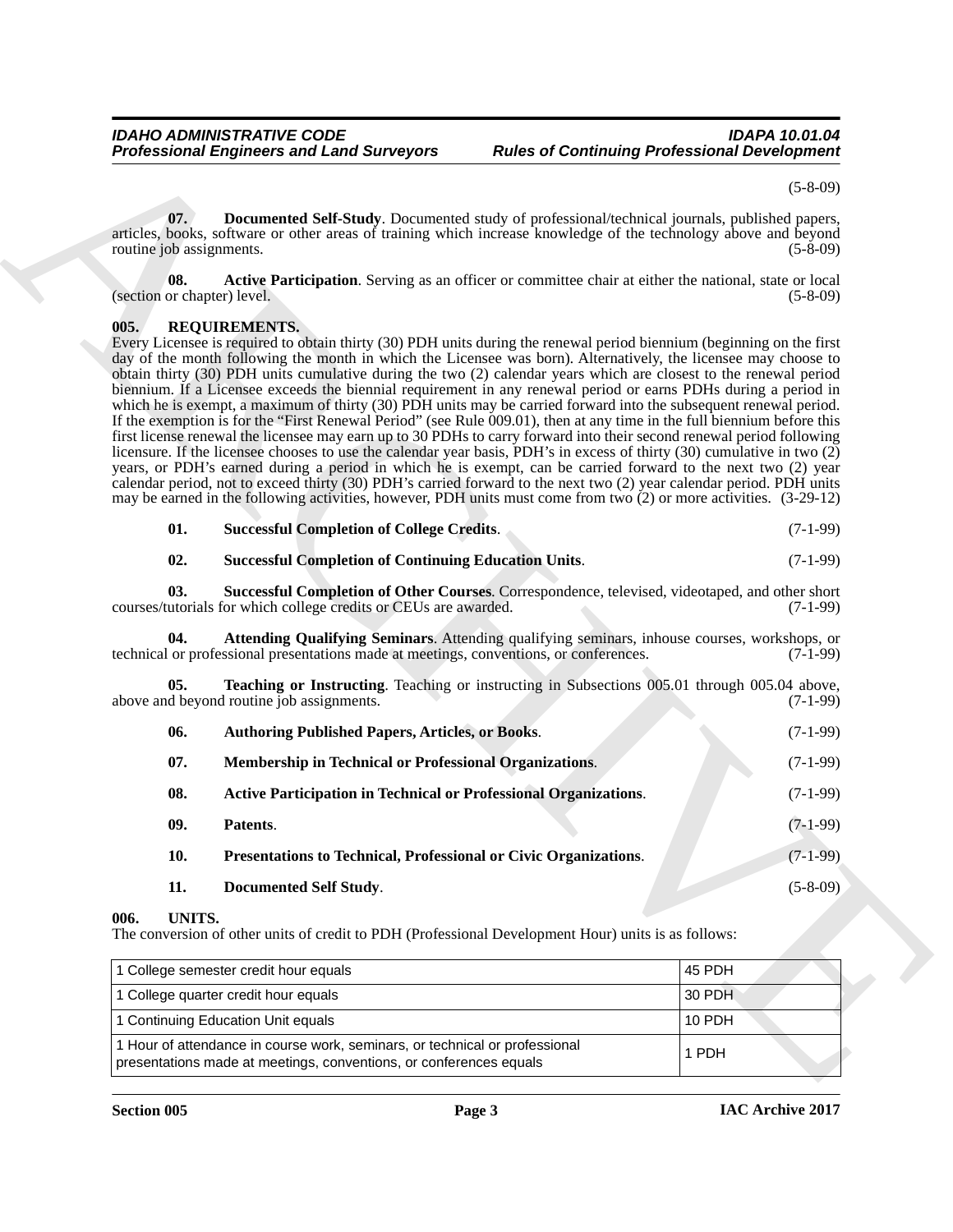#### *IDAHO ADMINISTRATIVE CODE IDAPA 10.01.04 Professional Engineers and Land Surveyors Rules of Continuing Professional Development*

| Teaching the above, above and beyond normal job assignments, apply multiple of 2 for teaching the first time only<br>Each published technical or professional paper, article, or book chapter not to exceed<br>a total of 10 PDH's per year, above and beyond normal job assignments<br>Each peer review of a published technical or professional paper, article, or book chapter<br>not to exceed a total of 6 PDH's per year, above and beyond normal job assignments<br>Membership in technical or professional organizations (Maximum of<br>two organizations) equals<br>Active participation in technical or professional organizations (Maximum of<br>two organizations) equals<br>Each patent 5 PDH's, not to exceed per year<br>Presentations to technical, professional, or civic organizations,<br>first presentation only, equals<br>Documented self-study not to exceed<br>DETERMINATION OF CREDIT.<br>007.<br>With the exception of those seminars and courses of continuing professional development offered by an organization<br>registered with the Registered Continuing Education Providers Program of the American Council of Engineering<br>Companies, which are preapproved, the Board will not pre-approve activities as qualifying for continuing<br>professional development, but has final authority to judge the PDH value for all activities submitted to fulfill<br>continuing professional development requirements.<br><b>RECORD KEEPING.</b><br>008.<br>Maintenance of records to support credits claimed is the responsibility of the Licensee. Records required include, but<br>are not limited to:<br>Log. A log showing the type of activity claimed, sponsoring organization, location, duration,<br>01.<br>instructor's or speaker's name, and PDH credits earned; and<br>Attendance Verification. Attendance verification records in the form of completion certificates or<br>02.<br>other documents supporting evidence of attendance; Time sheets or expense sheets signed by the Licensee<br>documenting the Continuing Professional Development activity claimed (sponsoring organization, location, duration,<br>instructor's or speaker's name), time and/or expense related thereto, and claimed PDH credits earned shall be<br>acceptable if attendance certificates are not available; or<br>03.<br>Records. Records may be maintained by a repository for same.<br>04.<br><b>Documented Self-Study</b> . In order to qualify in this category, the licensee must prepare and retain<br>an abstract of the material studied, the date the activity occurred and the number of PDH's claimed, and a | 5 PDH per paper, article,<br>or book chapter<br>3 PDH per paper, article,<br>or book chapter<br>1 PDH per year<br>per organization<br>1 PDH per year |
|-----------------------------------------------------------------------------------------------------------------------------------------------------------------------------------------------------------------------------------------------------------------------------------------------------------------------------------------------------------------------------------------------------------------------------------------------------------------------------------------------------------------------------------------------------------------------------------------------------------------------------------------------------------------------------------------------------------------------------------------------------------------------------------------------------------------------------------------------------------------------------------------------------------------------------------------------------------------------------------------------------------------------------------------------------------------------------------------------------------------------------------------------------------------------------------------------------------------------------------------------------------------------------------------------------------------------------------------------------------------------------------------------------------------------------------------------------------------------------------------------------------------------------------------------------------------------------------------------------------------------------------------------------------------------------------------------------------------------------------------------------------------------------------------------------------------------------------------------------------------------------------------------------------------------------------------------------------------------------------------------------------------------------------------------------------------------------------------------------------------------------------------------------------------------------------------------------------------------------------------------------------------------------------------------------------------------------------------------------------------------------------------------------------------------------------------------------------------------------------------------------------------------------------------------------------------------------------------------------------------------------------------------------|------------------------------------------------------------------------------------------------------------------------------------------------------|
|                                                                                                                                                                                                                                                                                                                                                                                                                                                                                                                                                                                                                                                                                                                                                                                                                                                                                                                                                                                                                                                                                                                                                                                                                                                                                                                                                                                                                                                                                                                                                                                                                                                                                                                                                                                                                                                                                                                                                                                                                                                                                                                                                                                                                                                                                                                                                                                                                                                                                                                                                                                                                                                     |                                                                                                                                                      |
|                                                                                                                                                                                                                                                                                                                                                                                                                                                                                                                                                                                                                                                                                                                                                                                                                                                                                                                                                                                                                                                                                                                                                                                                                                                                                                                                                                                                                                                                                                                                                                                                                                                                                                                                                                                                                                                                                                                                                                                                                                                                                                                                                                                                                                                                                                                                                                                                                                                                                                                                                                                                                                                     |                                                                                                                                                      |
|                                                                                                                                                                                                                                                                                                                                                                                                                                                                                                                                                                                                                                                                                                                                                                                                                                                                                                                                                                                                                                                                                                                                                                                                                                                                                                                                                                                                                                                                                                                                                                                                                                                                                                                                                                                                                                                                                                                                                                                                                                                                                                                                                                                                                                                                                                                                                                                                                                                                                                                                                                                                                                                     |                                                                                                                                                      |
|                                                                                                                                                                                                                                                                                                                                                                                                                                                                                                                                                                                                                                                                                                                                                                                                                                                                                                                                                                                                                                                                                                                                                                                                                                                                                                                                                                                                                                                                                                                                                                                                                                                                                                                                                                                                                                                                                                                                                                                                                                                                                                                                                                                                                                                                                                                                                                                                                                                                                                                                                                                                                                                     |                                                                                                                                                      |
|                                                                                                                                                                                                                                                                                                                                                                                                                                                                                                                                                                                                                                                                                                                                                                                                                                                                                                                                                                                                                                                                                                                                                                                                                                                                                                                                                                                                                                                                                                                                                                                                                                                                                                                                                                                                                                                                                                                                                                                                                                                                                                                                                                                                                                                                                                                                                                                                                                                                                                                                                                                                                                                     | per organization                                                                                                                                     |
|                                                                                                                                                                                                                                                                                                                                                                                                                                                                                                                                                                                                                                                                                                                                                                                                                                                                                                                                                                                                                                                                                                                                                                                                                                                                                                                                                                                                                                                                                                                                                                                                                                                                                                                                                                                                                                                                                                                                                                                                                                                                                                                                                                                                                                                                                                                                                                                                                                                                                                                                                                                                                                                     | 5 PDH                                                                                                                                                |
|                                                                                                                                                                                                                                                                                                                                                                                                                                                                                                                                                                                                                                                                                                                                                                                                                                                                                                                                                                                                                                                                                                                                                                                                                                                                                                                                                                                                                                                                                                                                                                                                                                                                                                                                                                                                                                                                                                                                                                                                                                                                                                                                                                                                                                                                                                                                                                                                                                                                                                                                                                                                                                                     | 2 PDH per hour<br>of presentation                                                                                                                    |
|                                                                                                                                                                                                                                                                                                                                                                                                                                                                                                                                                                                                                                                                                                                                                                                                                                                                                                                                                                                                                                                                                                                                                                                                                                                                                                                                                                                                                                                                                                                                                                                                                                                                                                                                                                                                                                                                                                                                                                                                                                                                                                                                                                                                                                                                                                                                                                                                                                                                                                                                                                                                                                                     | 3 PDH per year at the<br>rate of 1/2 PDH per hour<br>of self-study                                                                                   |
|                                                                                                                                                                                                                                                                                                                                                                                                                                                                                                                                                                                                                                                                                                                                                                                                                                                                                                                                                                                                                                                                                                                                                                                                                                                                                                                                                                                                                                                                                                                                                                                                                                                                                                                                                                                                                                                                                                                                                                                                                                                                                                                                                                                                                                                                                                                                                                                                                                                                                                                                                                                                                                                     | $(7-1-99)$<br>$(3-20-14)$<br>$(3-20-14)$                                                                                                             |
|                                                                                                                                                                                                                                                                                                                                                                                                                                                                                                                                                                                                                                                                                                                                                                                                                                                                                                                                                                                                                                                                                                                                                                                                                                                                                                                                                                                                                                                                                                                                                                                                                                                                                                                                                                                                                                                                                                                                                                                                                                                                                                                                                                                                                                                                                                                                                                                                                                                                                                                                                                                                                                                     | $(5 - 8 - 09)$                                                                                                                                       |
| bibliographic reference of the material studied. A photocopy of pertinent parts of the material studied, annotated with<br>the date the activity occurred and the number of PDH's claimed, shall be deemed to meet this requirement. (5-8-09)                                                                                                                                                                                                                                                                                                                                                                                                                                                                                                                                                                                                                                                                                                                                                                                                                                                                                                                                                                                                                                                                                                                                                                                                                                                                                                                                                                                                                                                                                                                                                                                                                                                                                                                                                                                                                                                                                                                                                                                                                                                                                                                                                                                                                                                                                                                                                                                                       |                                                                                                                                                      |
| 05.<br>Record Retention. All continuing professional development records must be maintained for a<br>period of six (6) years and copies must be provided to the Board upon request for audit purposes.                                                                                                                                                                                                                                                                                                                                                                                                                                                                                                                                                                                                                                                                                                                                                                                                                                                                                                                                                                                                                                                                                                                                                                                                                                                                                                                                                                                                                                                                                                                                                                                                                                                                                                                                                                                                                                                                                                                                                                                                                                                                                                                                                                                                                                                                                                                                                                                                                                              |                                                                                                                                                      |
| <b>EXEMPTIONS.</b><br>009.<br>A Licensee may be exempt from the continuing professional development requirements for one (1) of the following<br>reasons:                                                                                                                                                                                                                                                                                                                                                                                                                                                                                                                                                                                                                                                                                                                                                                                                                                                                                                                                                                                                                                                                                                                                                                                                                                                                                                                                                                                                                                                                                                                                                                                                                                                                                                                                                                                                                                                                                                                                                                                                                                                                                                                                                                                                                                                                                                                                                                                                                                                                                           | $(5-8-09)$                                                                                                                                           |

#### <span id="page-3-3"></span><span id="page-3-0"></span>**007. DETERMINATION OF CREDIT.**

#### <span id="page-3-8"></span><span id="page-3-6"></span><span id="page-3-5"></span><span id="page-3-1"></span>**008. RECORD KEEPING.**

#### <span id="page-3-10"></span><span id="page-3-9"></span><span id="page-3-7"></span><span id="page-3-4"></span><span id="page-3-2"></span>**009. EXEMPTIONS.**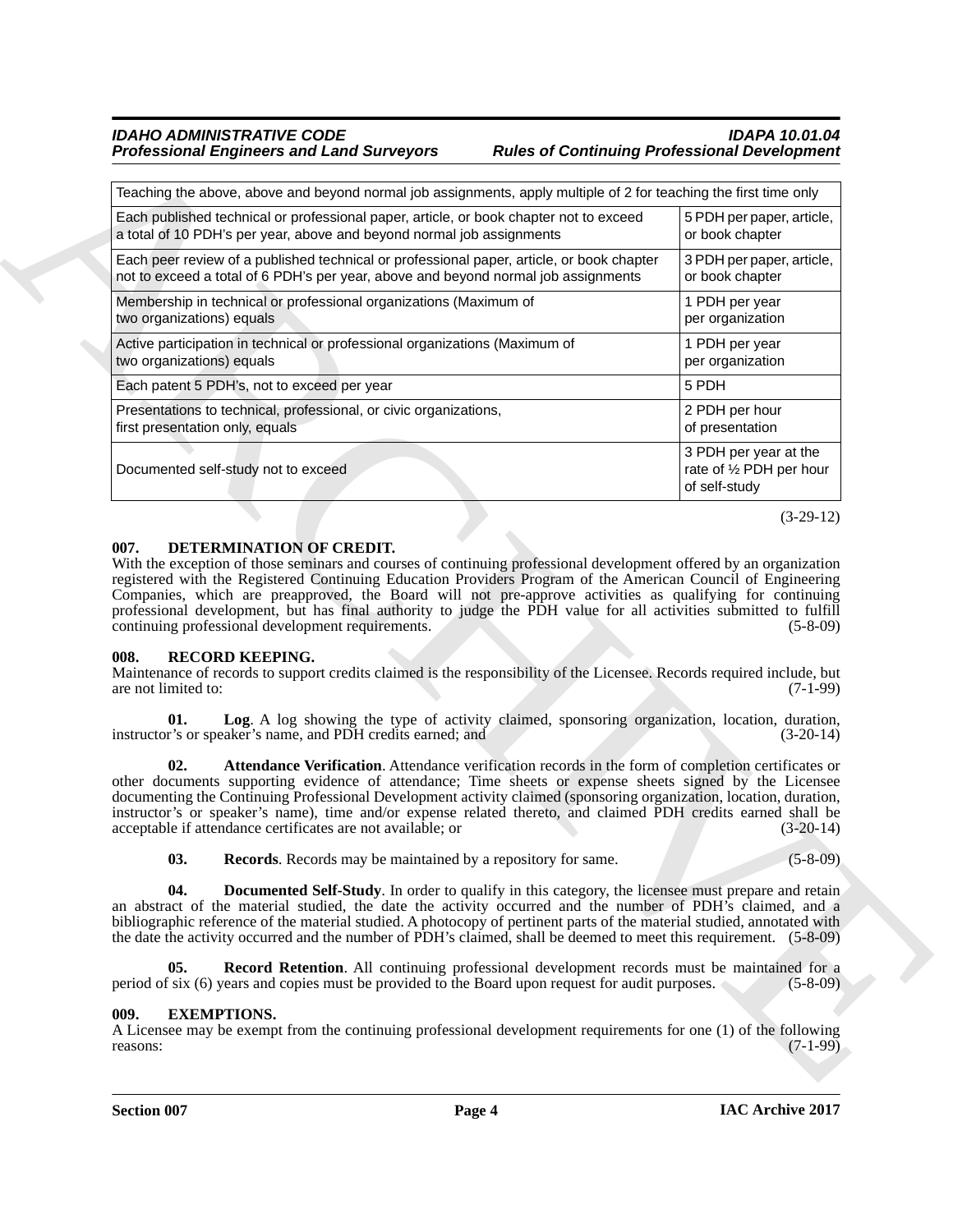<span id="page-4-8"></span>**01. First Renewal Period**. New Licensees by way of examination or comity shall be exempt from compliance with these rules during the time between issuance of the license and the due date of their first renewal following the issuance of the license. (5-8-09) following the issuance of the license.

<span id="page-4-5"></span>**02. Active Duty in the Armed Forces**. A Licensee serving on active duty in the armed forces of the United States, or a civilian deployed with the military, and temporarily assigned duty at a location other than their normal home station for a period of time exceeding one hundred twenty (120) consecutive days in a renewal period or the two (2) calendar year period closest to the renewal biennium shall be exempt from obtaining the professional development hours required during that renewal period or the two (2) calendar year period closest to the renewal biennium. (3-29-12)

<span id="page-4-10"></span><span id="page-4-7"></span>**03. Extenuating Circumstances**. A Licensee experiencing physical disability, serious illness, or other ing circumstances accepted by the board. (7-1-99) extenuating circumstances accepted by the board.

**Professional Employees and Learn Application and Determining Professional Constitution and Constitution Constitution and Constitution and Constitution and Constitution (EC) and Constitution (EC) and Constitution (EC) and 04.** Retired. A Licensee who has chosen "Retired" status shall be exempt from the professional development hours required. In the event such a person elects to return to active practice of professional engineering or professional land surveying, professional development hours must be earned before returning to active practice. Thirty (30) PDH's must be earned for an exempted period less than four (4) years prior to the reinstatement request date. The thirty (30) PDH's earned must be earned within the previous two (2) years of the reinstatement request date. Sixty (60) PDH's must be earned for exempted periods of four (4) years or more prior to the reinstatement request date. The sixty (60) PDH's must be earned within the previous four (4) years of the reinstatement request date. All<br>PDH's earned must comply with the requirements of this chapter. (3-25-16) PDH's earned must comply with the requirements of this chapter.

<span id="page-4-6"></span>**05. Expired License**. A Licensee who has chosen to allow his license to expire shall be exempt from the professional development hours required. In the event such a person elects to reinstate the license, professional development hours must be earned and documented before reinstating the license. The requirements for PDH's are the same as shown for retired licensees in Subsection 009.04. (3-25-16) the same as shown for retired licensees in Subsection 009.04.

<span id="page-4-9"></span>**06. Licensees Residing Outside the United States of America**. Licensees employed and residing outside the United States may delay the time required for fulfilling the continuing professional development requirements for a maximum of two (2) biennia or four (4) calendar years until the end of the six (6) month period beginning upon their return to the United States. This subsection shall not apply to permanent non-residents of the United States. (4-4-13) United States.

#### <span id="page-4-4"></span><span id="page-4-0"></span>**010. COMITY/OUT-OF-JURISDICTION RESIDENTS.**

The CPD requirements for non-resident licensees shall be the same as that for resident licensees. (7-1-99)

#### <span id="page-4-11"></span><span id="page-4-1"></span>**011. USE OF NCEES MODEL CPC STANDARD.**

Licensees have the option of complying with the requirements of this chapter, or may choose to comply with the National Council of Examiners for Engineering and Surveying (NCEES) Continuing Professional Competency (CPC) renewal standard as identified in the latest version of the NCEES Model Rule 240.30. This standard is found at http://ncees.org/wp-content/uploads/Model-Rules-2016.pdf. (3-25-16)

#### <span id="page-4-2"></span>**012. -- 998. (RESERVED)**

#### <span id="page-4-3"></span>**999. SEVERABILITY.**

The rules governing this chapter are severable. If any rule, or part thereof, or the application of such rule to any person or circumstance is declared invalid, that invalidity does not affect the validity of any remaining portion of this chapter. (7-1-99) chapter. (7-1-99)